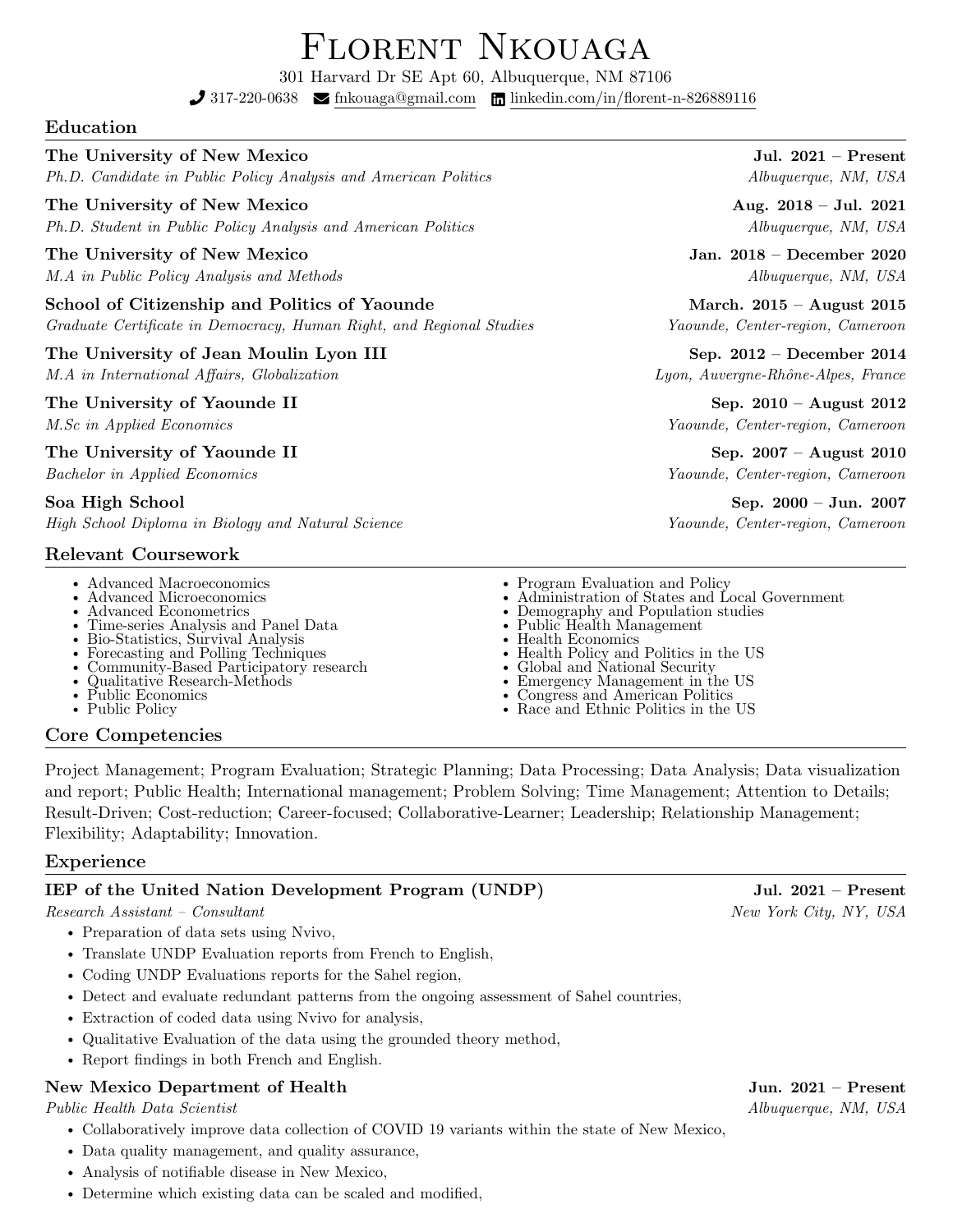- Collaboratively write Variant of Concern report for the State of New Mexico,
- Analysis of breakthrough case and their socioeconomic components in New Mexico,
- Data linkage, matching, merging,and spatial analysis,
- Conduct data analysis of the facilities report of matched and sequenced cases.

# UNM Center for Participatory Research Jan. 2021 – Dec. 2021

Research Assistant – Consultant  $Albuquerque, NM, USA$ 

- Conduct evaluation and strategic planning for budget improvement,
- Collaborative research evaluation in the Reservation,
- Serve as liaison between tribal community and SAMHSA(Substance Abuse and Mental Health Services Administration),
- Evaluate corrective action plan for grant purpose,
- Facilitate trainings on research and evaluation,
- GPRA (Government Performance and Results Act) data management and analysis of the project,
- Preparation of academic-community research team meetings,
- Conduct literature review,
- Preparation of draft reports and manuscripts; and adherence to project timeline.

# UNM Department of Political Science Jun. 2018 – Dec. 2021

Graduate Teaching Assistant and Albuquerque, NM, USA

- Research assistant, data analysis for US presidential pre-election survey (2020),
	- ∗ Codification of handwritten surveys into digital data using Remark Office OMR,
	- ∗ Design and codify online surveys using Qualtrics,
	- ∗ Cleaning and data management,
	- ∗ Collaboratively report findings.
- Research assistant, data analysis for the New-Mexico SOS project analysis of gubernatorial election (2018-2019),
	- ∗ Codification of handwritten surveys into digital data using Remark Office OMR,
	- ∗ Design and codify online surveys using Qualtrics,
	- ∗ Cleaning and data management,
	- ∗ Collaboratively report findings.
- Research analyst of the New-Mexico dust storm research with the Institute of Social Research UNM (2019),
	- ∗ Codification of handwritten surveys into digital data using Remark Office OMR,
	- ∗ Design and codify online surveys using Qualtrics,
	- ∗ Cleaning and data management,
	- ∗ Collaboratively report findings.
- Teaching assistant in Conflict and International Cooperation (2018),
- Teaching assistant in National and Global Security (2020-2021),
- Teaching assistant for the graduate level class in Advanced Statistic for Social Research (2019-2021),
- Teaching assistant in Health Policy and Politics in US (2019),
- Course builder for the Political Science honor program (2019).

### UNM Evaluation Lab/All Faiths Children's Advocacy Center Aug. 2020 – Dec. 2020

Evaluation Consultant Albuquerque, NM, USA

- Strategic program evaluation for the need assessment of the caregivers,
- Conduct interviews, and focus group,
- Collaboratively built Logic Model, Scope of Work, and Evaluation Plan,
- Codify qualitative data for the Evaluation Plan,
- Quantitative data analysis for final report,
- Implement the Community-Based Participatory Research framework in the evaluation stage.

### UNM Advance Project Jun. 2020 – Aug. 2020

- Conduct research to examine rental properties experience ownership within Bernalillo County,
- Data collection and cleaning,
- Conduct quantitative analysis for final report.

### UNM Children Campus Campus Control of the UNESCON Control of the UNESCON Control of the UNESCON Control of the UNESCON Control of the UNESCON Control of the UNESCON Control of the UNESCON Control of the UNESCON Control of

Classroom Management Specialist Albuquerque, NM, USA

• Apply Early Childhood Education pedagogy to work with children up to 5 years old,

Research Analyst Albuquerque, NM, USA